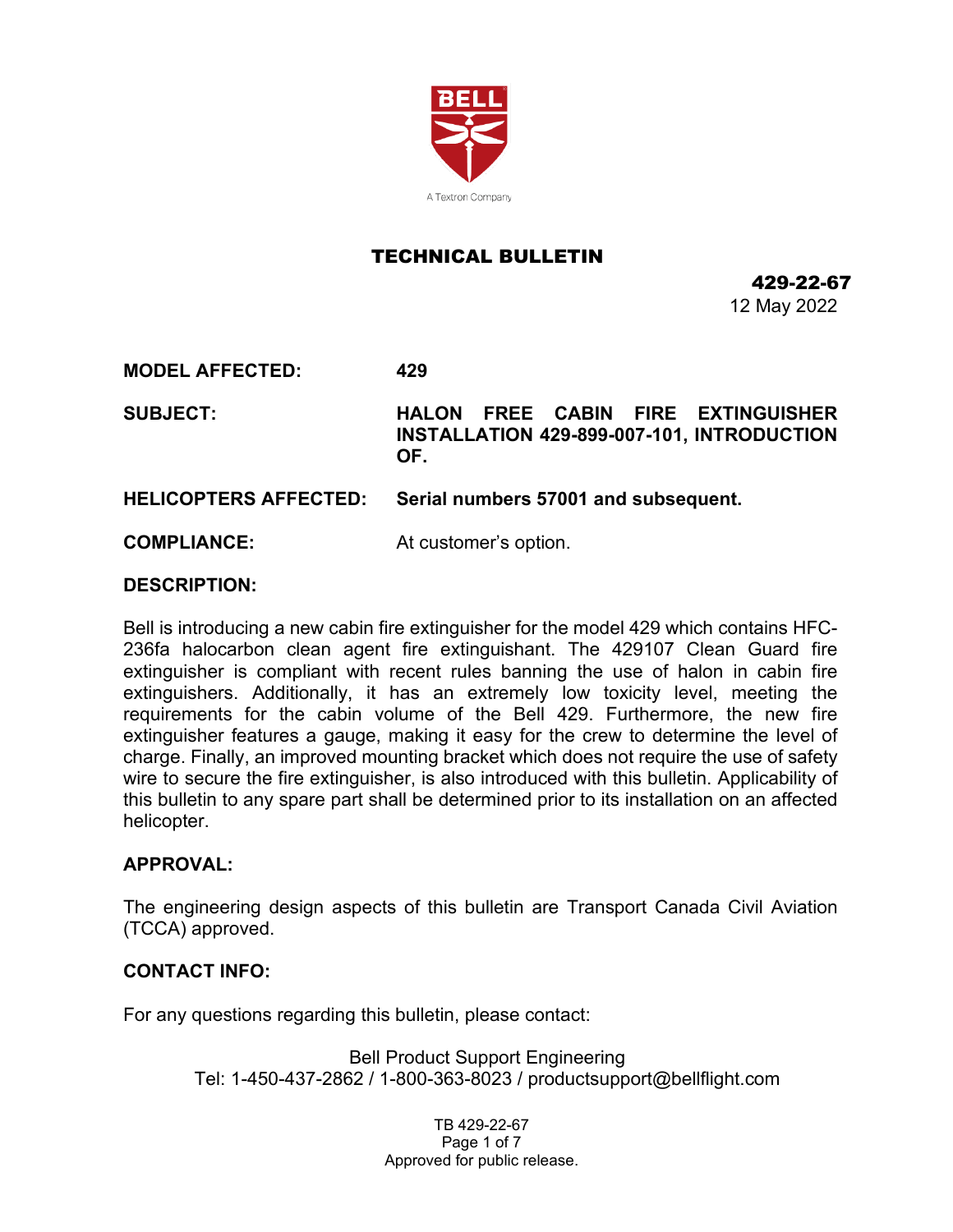## **MANPOWER:**

Approximately 8.0 man-hours are required to complete this bulletin. This estimate is based on hands-on time and may vary with personnel and facilities available.

## **WARRANTY:**

There is no warranty credit applicable for parts or labor associated with this bulletin.

## **MATERIAL:**

#### **Required Material:**

The following material is required for the accomplishment of this bulletin and may be obtained through your Bell Supply Center. The following materials can be purchased as a retrofit kit under part number **429-899-007-101** (QTY 1 required per helicopter), consisting of the following parts:

| <b>Part Number</b>   | <b>Nomenclature</b>      | Qty (Note) |
|----------------------|--------------------------|------------|
| 429107               | <b>Fire Extinguisher</b> |            |
| 429-899-007-123      | Shield                   |            |
| 110-076-10           | Grommet                  | 1 FT       |
| 429-899-007-121      | <b>Bracket</b>           |            |
| MS20427M4-4-5        | Rivet                    |            |
| <b>NAS1149CN532R</b> | Washer                   | 1          |
| 120-225C3T09P        | Screw                    |            |

#### **Consumable Material:**

The following material is required to accomplish this bulletin, but may not require ordering, depending on the operator's consumable material stock levels. This material may be obtained through your Bell Supply Center.

| Nomenclature             | Qty (Note)     | Reference * |  |
|--------------------------|----------------|-------------|--|
| Adhesive, Paste          | 1 Qt $(1)$     | $C-324$     |  |
| Sealant                  | $2.5$ oz $(1)$ | $C-251$     |  |
| 4508 Black 1.75" WIDE    | $A/R$ (2)(3)   | C-468       |  |
| Acetone                  | A/R(2)         | $C-316$     |  |
| Aliphatic Naphtha        | A/R(2)         | $C-305$     |  |
| Toluene                  | A/R(2)         | $C-306$     |  |
| <b>Isopropyl Alcohol</b> | A/R(2)         | $C-285$     |  |
| Cheesecloth, Cotton      | A/R(2)         | C-486       |  |
|                          |                |             |  |

\* C-XXX numbers refer to the consumables list in the BHT-ALL-SPM, Standard Practices Manual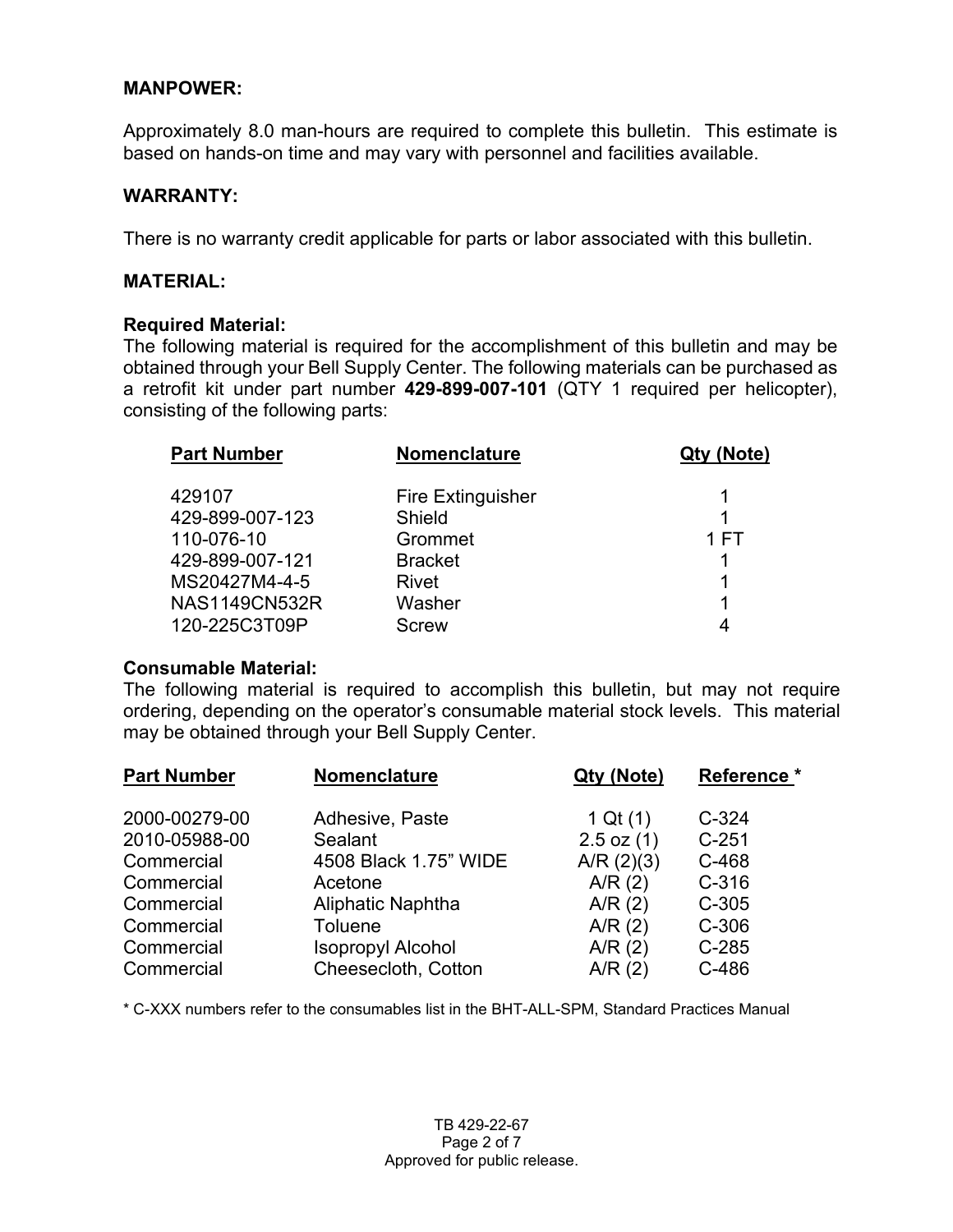# **NOTES:**

- 1. Quantity indicated is the format the product is delivered in. Actual quantity required to accomplish the instructions in this bulletin may be less than what has been delivered.
- 2. As required.
- 3. The 4508 Black 1.75" WIDE tape is a product of 3M and is commercially available.

# **SPECIAL TOOLS:**

None required.

# **WEIGHT AND BALANCE:**

| Weight      | Longitudinal |                      | Lateral*    |                       |
|-------------|--------------|----------------------|-------------|-----------------------|
|             | Arm          | <b>Moment</b>        | Arm         | <b>Moment</b>         |
| -1.4 pounds | $158$ inch   | -221.2 inch-pounds   | $-3.0$ inch | -4.2 inch-pounds      |
| $-0.6$ kgs  | 4022 mm      | $-24.13$ kg x mm/100 | -82.0 mm    | $-0.5$ kg x<br>mm/100 |

\* In lateral calculations, - is left and + is right.

## **ELECTRICAL LOAD DATA:**

Not affected.

# **REFERENCES:**

BHT-429-MM, Maintenance Manual BHT-ALL-SPM, Standard Practices Manual

## **PUBLICATIONS AFFECTED:**

BHT-429-MM, Maintenance Manual BHT-429-IPB, Illustrated Parts Breakdown

# **ACCOMPLISHMENT INSTRUCTIONS:**

- 1. Prepare the helicopter for maintenance.
- 2. Gain access to the cabin fire extinguisher by opening the right-hand crew door 200AR.
- 3. Remove the pilot seat (DMC-429-A-25-10-00-00A-520A-A or DMC-429-A-25-10-00- 01A-520A-A)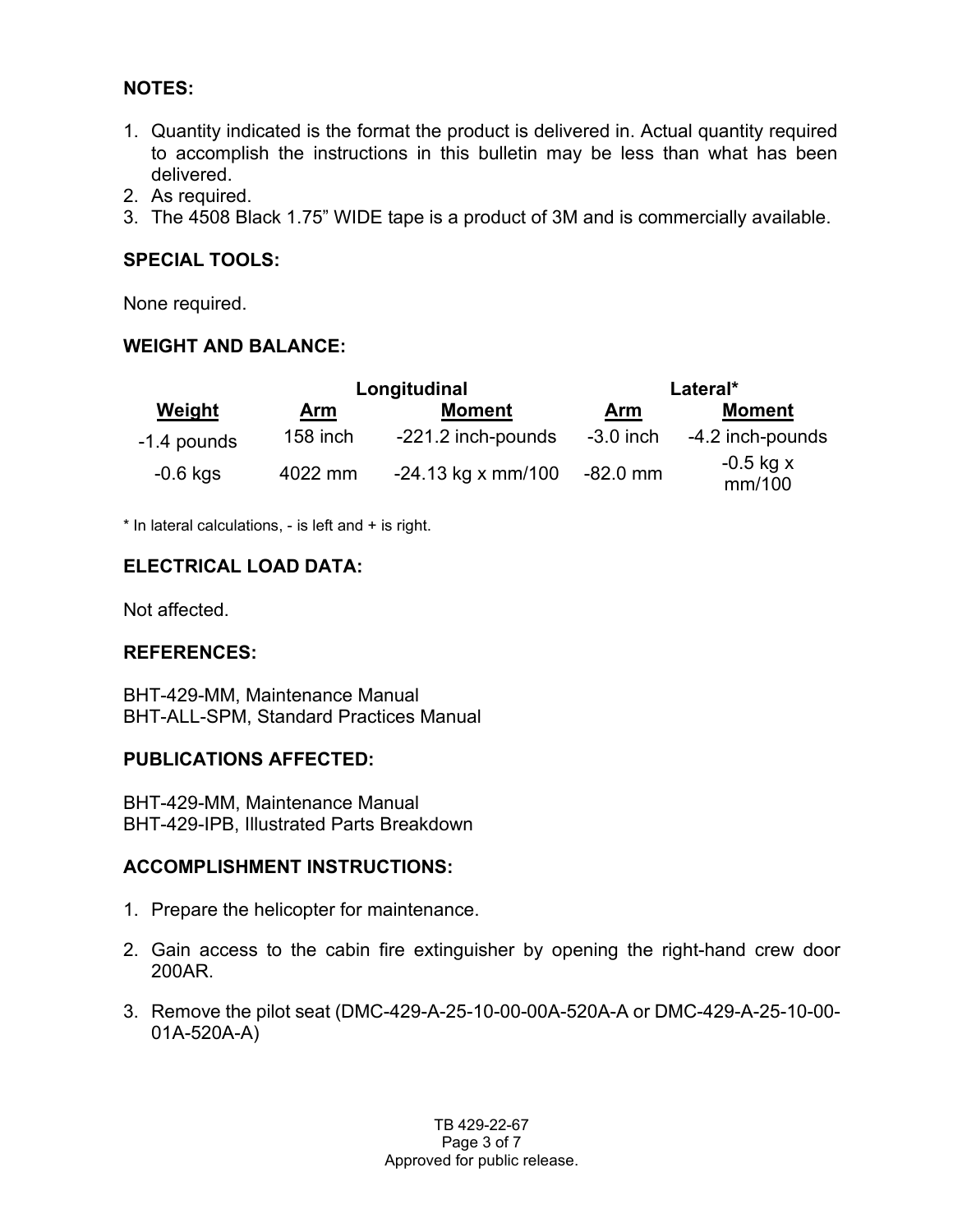- 4. Remove the existing cabin fire extinguisher and bracket (1 and 2, Figure 1) and retain two of the six mounting screws (3). (DMC-429-A-26-20-00-00A-520A-A).
- 5. Trim and bond the grommet (1, Figure 2) on the shield (2) as follows:

# -NOTE-

It is permissible to trim the lips of the grommet in the radius of each corner and at each extremity to improve esthetics.

Trim the grommet (1) to the appropriate length as shown in Figure 2.

Prepare surfaces and bond the grommet in a dry and dust free area. Urethane based adhesives are highly susceptible to moisture. Keep Container airtight when not in use

-NOTE-

Surfaces to be bonded must be clean, dry, and free from oil or grease.

- b. Remove the paint and/or primer in the faying area by hand sanding with 120 grit (or finer) abrasive paper or cloth. Clean the residue with clean cheesecloth (C-486) dampened with acetone (C-316) or aliphatic naphtha (C-305) followed immediately by dry wiping with cheesecloth. Allow to air dry.
- Prepare the metal surface by light abrasion with a 400 grit abrasive cloth, followed by an aliphatic naphtha (C-305) or Acetone (C-316) wipe, using clean cheesecloth (C-486).
- Clean the grommet (1) surface with toluene (C-306) or acetone (C-316) using a clean cloth. Do not soak with solvent. Abrade with an 80 grit paper and clean again with toluene (C-306) or Acetone (C-316) using a clean cloth.
- Mix, apply and cure the adhesive (C-324) per the manufacturer's instructions while observing pot life.
- f. Bond the grommet (1) to the shield (2). For optimal adhesion, the thickness of the bond line should be approximately 0.01 inch (0.254 mm). Clean the residual adhesive.
- Filet seal the edges of the grommet (1) with sealant (C-251).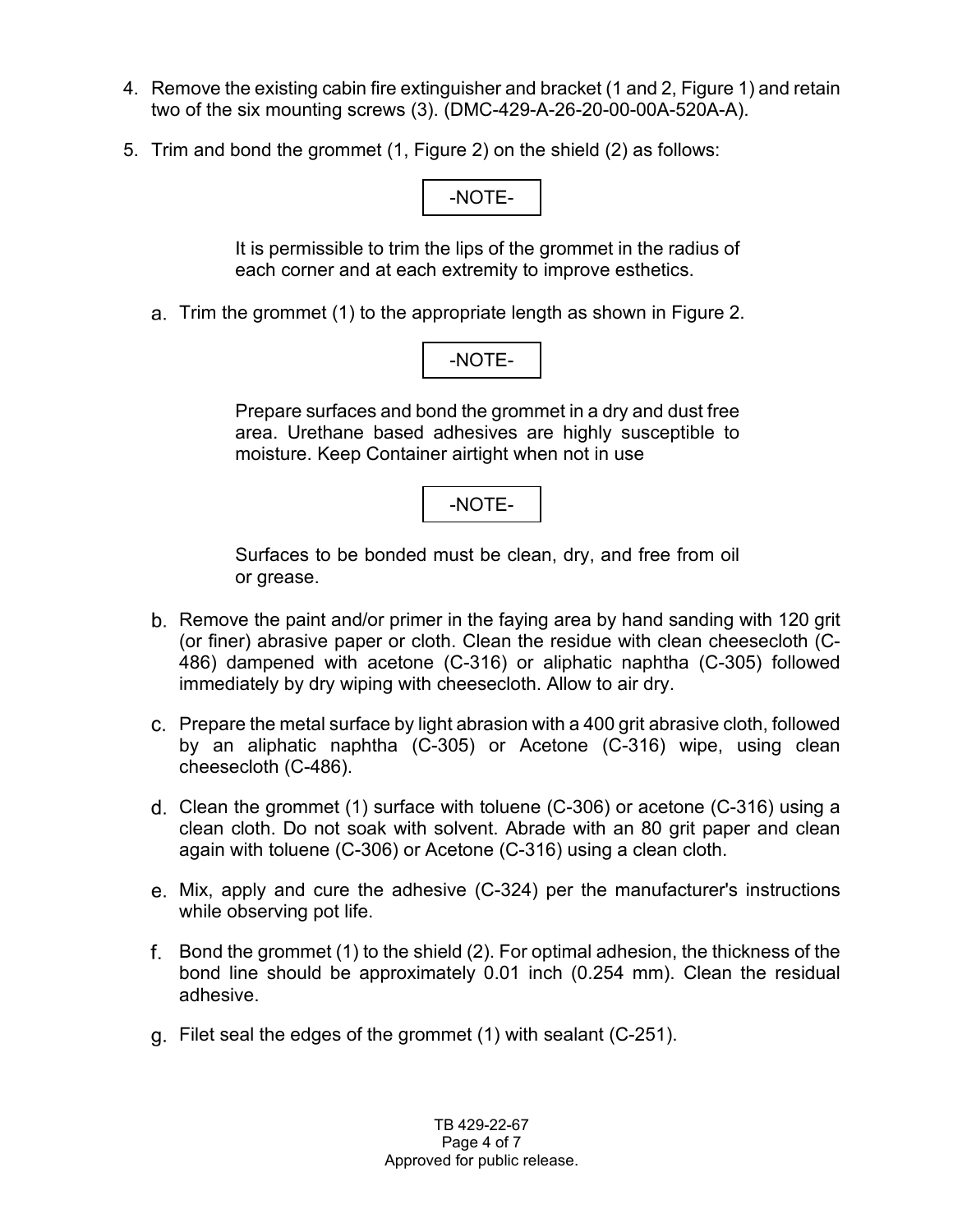- 6. Using isopropyl alcohol (C-285), clean the faying surfaces on the shield (2) that will contact the foam tape (C-468). Trim and install the foam tape (C-468) on the shield (2) as shown in Figure 2.
- 7. Remove the clamp (3, Figure 2) from the original bracket (4) that comes with the new cabin fire extinguisher (5) and attach it to the new bracket (6) as follows:
	- Remove the clamp (3) from its original bracket, hand form it to create a flat surface that will mate with the new bracket (6).
	- Locally penetrant inspect the formed areas of the clamp (3) per ASTM E1417, Type I, Method A or C, sensitivity level 2 or greater (BHT-ALL-SPM, Chapter 6).
		- (1) If there are linear indications that are confirmed to be cracks, seams, tears, bursts, etc., reject the clamp (3). A replacement fire extinguisher will need to be purchased.
	- Clean the faying surfaces of the clamp (3) and bracket (6) with aliphatic naphtha (C-305) and apply sealant (C-251) to the faying surfaces.
	- Wet install the rivet (7) and washer (8) using sealant (C-251). The rivet head must be on the outboard side of the bracket and the washer must be on the inboard side of the bracket as shown in Figure 2.
- 8. Using isopropyl alcohol (C-285), clean the faying surfaces on the bracket (6) that will contact the foam tape (C-468). Trim and install the foam tape (C-468) on the bracket (6) as shown in Figure 2.
- 9. Insert clamp (3) through the shield's lower window and install the bracket (6) and shield (2) with four screws (9) and screws (10) retained from step 3.
- 10.Secure the fire extinguisher (5) on the bracket (6) with the clamp (3).
- 11.Install the pilot seat (DMC-429-A-25-10-00-00A-720A-A or DMC-429-A-25-10-00- 01A-720A-A)
- 12.Make an entry in the helicopter logbook and historical service records indicating compliance with this Technical Bulletin.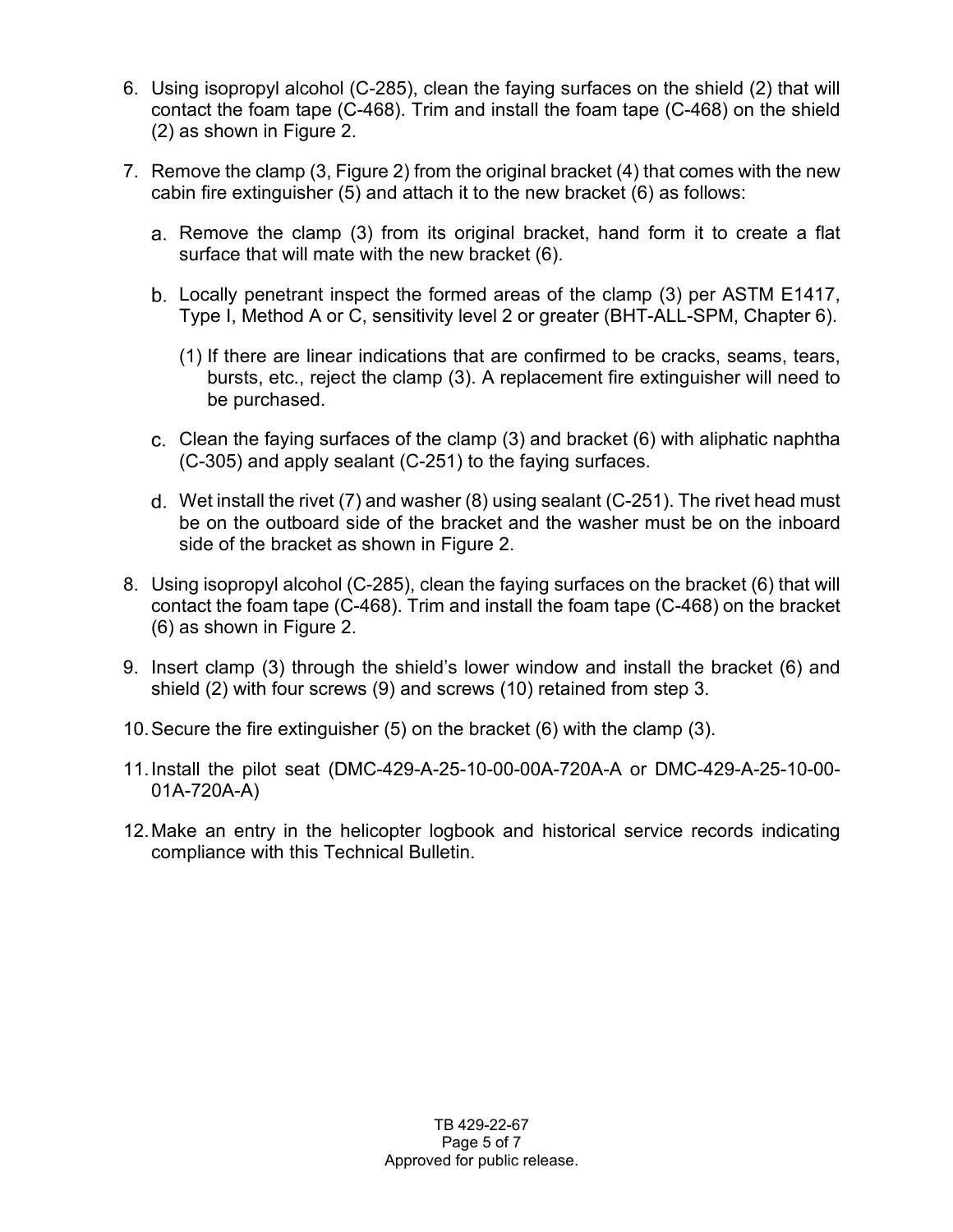

**Figure 1- Original Cabin Fire Extinguisher Removal**

TB 429-22-67 Page 6 of 7 Approved for public release.